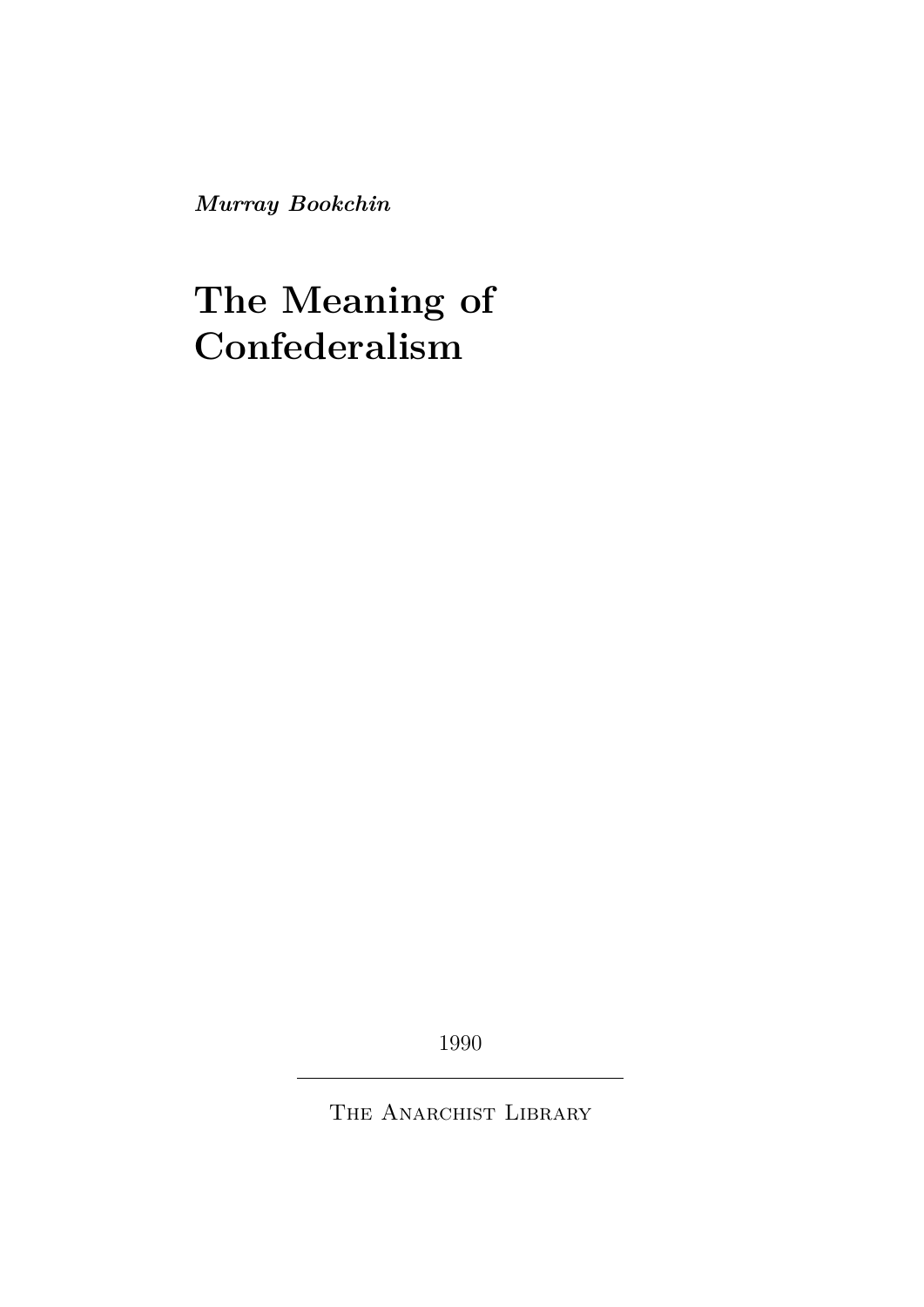## **Contents**

| Decentralism and Self-Sustainability $\dots \dots \dots \dots \dots$ 3 |  |  |  |  |  |  |  |  |
|------------------------------------------------------------------------|--|--|--|--|--|--|--|--|
|                                                                        |  |  |  |  |  |  |  |  |
|                                                                        |  |  |  |  |  |  |  |  |
|                                                                        |  |  |  |  |  |  |  |  |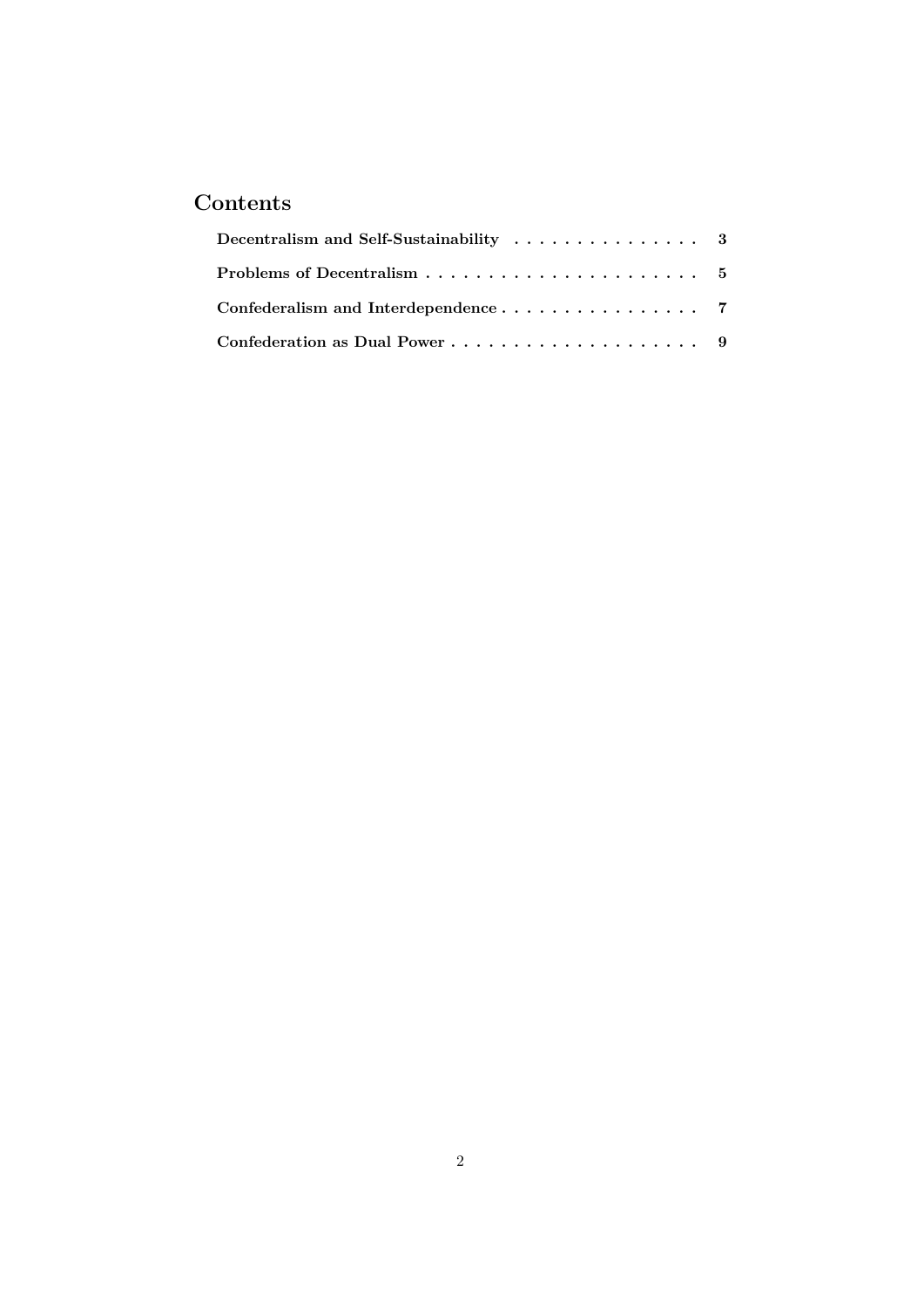Few arguments have been used more effectively to challenge the case for face-to-face participatory democracy than the claim that we live in a "complex society." Modern population centers, we are told, are too large and too concentrated to allow for direct decision-making at a grassroots level. And our economy is too "global," presumably, to unravel the intricacies of production and commerce. In our present transnational, often highly centralized social system, it is better to enhance representation in the state, to increase the efficiency of bureaucratic institutions, we are advised, than to advance utopian "localist" schemes of popular control over political and economic life.

After all, such arguments often run, centralists are all really "localists" in the sense that they believe in "more power to the people" — or at least, to their representatives. And surely a good representative is always eager to know the wishes of his or her "constituents" (to use another of those arrogant substitutes for "citizens").

But face-to-face democracy? Forget the dream that in our "complex" modern world we can have any democratic alternative to the nation-state! Many pragmatic people, including socialists, often dismiss arguments for that kind of "localism" as otherworldly — with good-natured condescension at best and outright derision at worst. Indeed, some years back, in 1972, I was challenged in the periodical *Root and Branch* by Jeremy Brecher, a democratic socialist, to explain how the decentralist views I expressed in Post-Scarcity Anarchism would prevent, say, Troy, New York, from dumping its untreated wastes into the Hudson River, from which downstream cities like Perth Amboy draw their drinking water.

On the surface of things, arguments like Brecher's for centralized government seem rather compelling. A structure that is "democratic," to be sure, but still largely top-down is assumed as necessary to prevent one locality from afflicting another ecologically. But conventional economic and political arguments against decentralization, ranging from the fate of Perth Amboy's drinking water to our alleged "addiction" to petroleum, rest on a number of very problematical assumptions. Most disturbingly, they rest on an unconscious acceptance of the economic status quo.

#### <span id="page-2-0"></span>**Decentralism and Self-Sustainability**

The assumption that what currently exists must necessarily exist is the acid that corrodes all visionary thinking (as witness the recent tendency of radicals to espouse "market socialism" rather than deal with the failings of the market economy as well as state socialism). Doubtless we will have to import coffee for those people who need a morning fix at the breakfast table or exotic metals for people who want their wares to be more lasting than the junk produced by a consciously engineered throwaway economy. But aside from the utter irrationality of crowding tens of millions of people into congested, indeed suffocating urban belts, must the present-day extravagant international division of labor necessarily exist in order to satisfy human needs? Or has it been created to provide extravagant profits for multinational corporations? Are we to ignore the ecological consequences of plundering the Third World of its resources, insanely interlocking modern economic life with petroleum-rich areas whose ultimate products include air pollutants and petroleum-derived carcinogens? To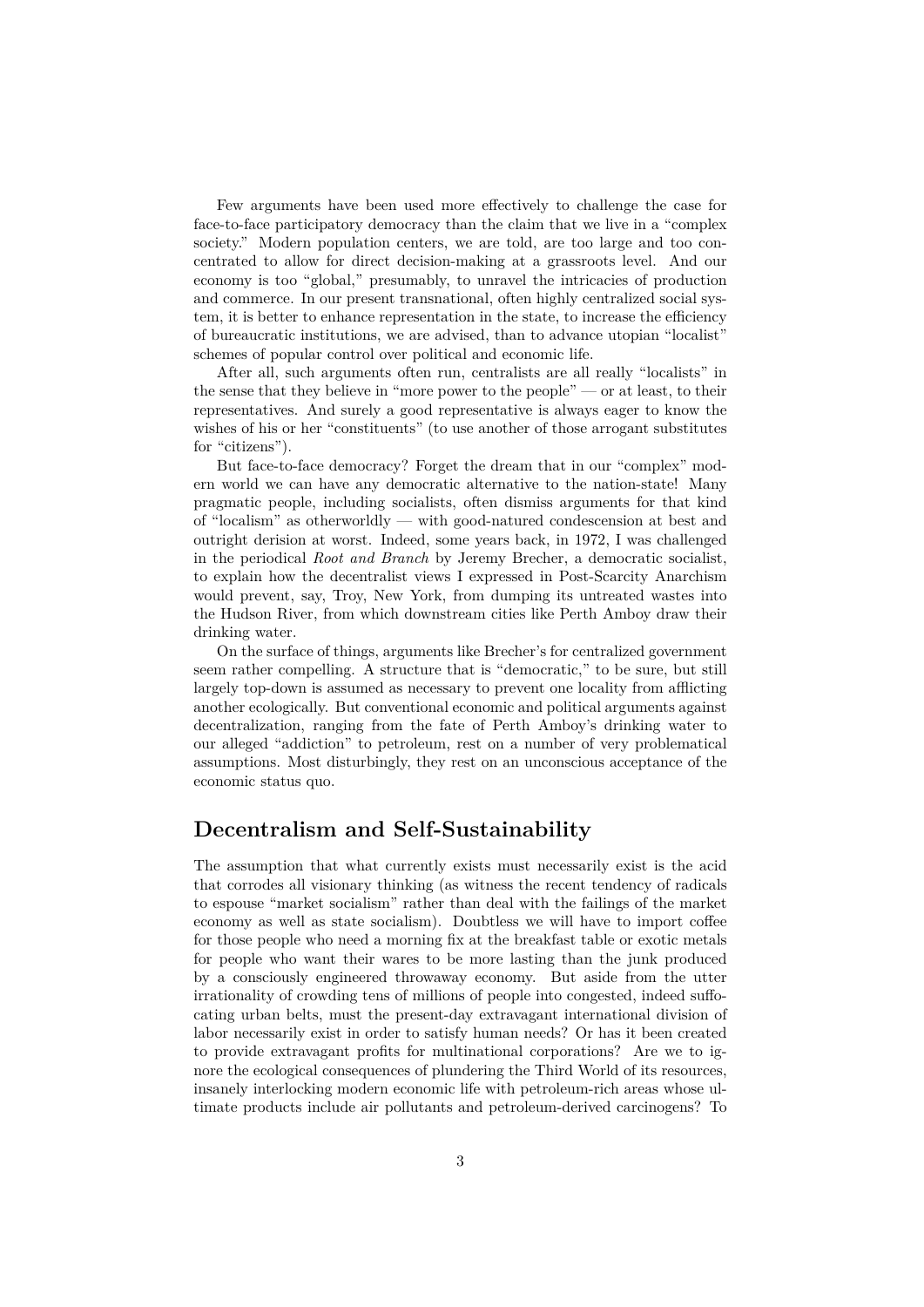ignore the fact that our "global economy" is the result of burgeoning industrial bureaucracies and a competitive grow-or-die market economy is incredibly myopic.

It is hardly necessary to explore the sound ecological reasons for achieving a certain measure of self-sustainability. Most environmentally oriented people are aware that a massive national and international division of labor is extremly wasteful in the literal sense of that term. Not only does an excessive division of labor make for overorganization in the form of huge bureaucracies and tremendous expenditures of resources in transporting materials over great distances; it reduces the possibilities of effectively recycling wastes, avoiding pollution that may have its source in highly concentrated industrial and population centers, and making sound use of local or regional raw materials.

On the other hand, we cannot ignore the fact that *relatively* self-sustaining communities in which crafts, agriculture, and industries serve definable networks of confederally organized communities enrich the opportunities and stimuli to which individuals are exposed and make for more rounded personalities with a rich sense of selfhood and competence. The Greek ideal of the rounded citizen in a rounded environment — one that reappeared in Charles Fourier's utopian works — was long cherished by the anarchists and socialists of the last century.

The opportunity of the individual to devote his or her productive activity to many different tasks over an attenuated work week (or in Fourier's ideal society, over a given day) was seen as a vital factor in overcoming the division between manual and intellectual activity, in transcending status differences that this major division of work created, and in enhancing the wealth of experiences that came with a free movement from industry through crafts to food cultivation. Hence self-sustainability made for a richer self, one strengthened by variegated experiences, competencies, and assurances. Alas, this vision has been lost by leftists and many environmentalists today, with their shift toward a pragmatic liberalism and the radical movement's tragic ignorance of its own visionary past.

We should not, I believe, lose sight of what it means to live an ecological way of life, not merely follow sound ecological practices. The multitude of handbooks that teach us how to conserve, invest, eat, and buy in an "ecologically responsible" manner are a travesty of the more basic need to reflect on what it means to think — yes, to reason — and to live ecologically in the full meaning of the term. Thus, I would hold that to garden organically is more than a good form of husbandry and a good source of nutrients; it is above all a way to place oneself directly in the food web by personally cultivating the very substances one consumes to live and by returning to one's environment what one elicits from it.

Food thus becomes more than a form of material nutririent. The soil one tills, the living things one cultivates and consumes, the compost one prepares all unite in an ecological continuum to feed the spirit as well as the body, sharpening one's sensitivity to the nonhuman and human world around us. I am often amused by zealous "spiritualists," many of whom are either passive viewers of seemingly "natural" landscapes or devotees of rituals, magic, and pagan deities (or all of these) who fail to realize that one of the most eminently human activities namely, food cultivation — can do more to foster an ecological sensibility (and spirituality, if you please) than all the incantations and mantras devised in the name of ecological spiritualism.

Such monumental changes as the dissolution of the nation-state and its sub-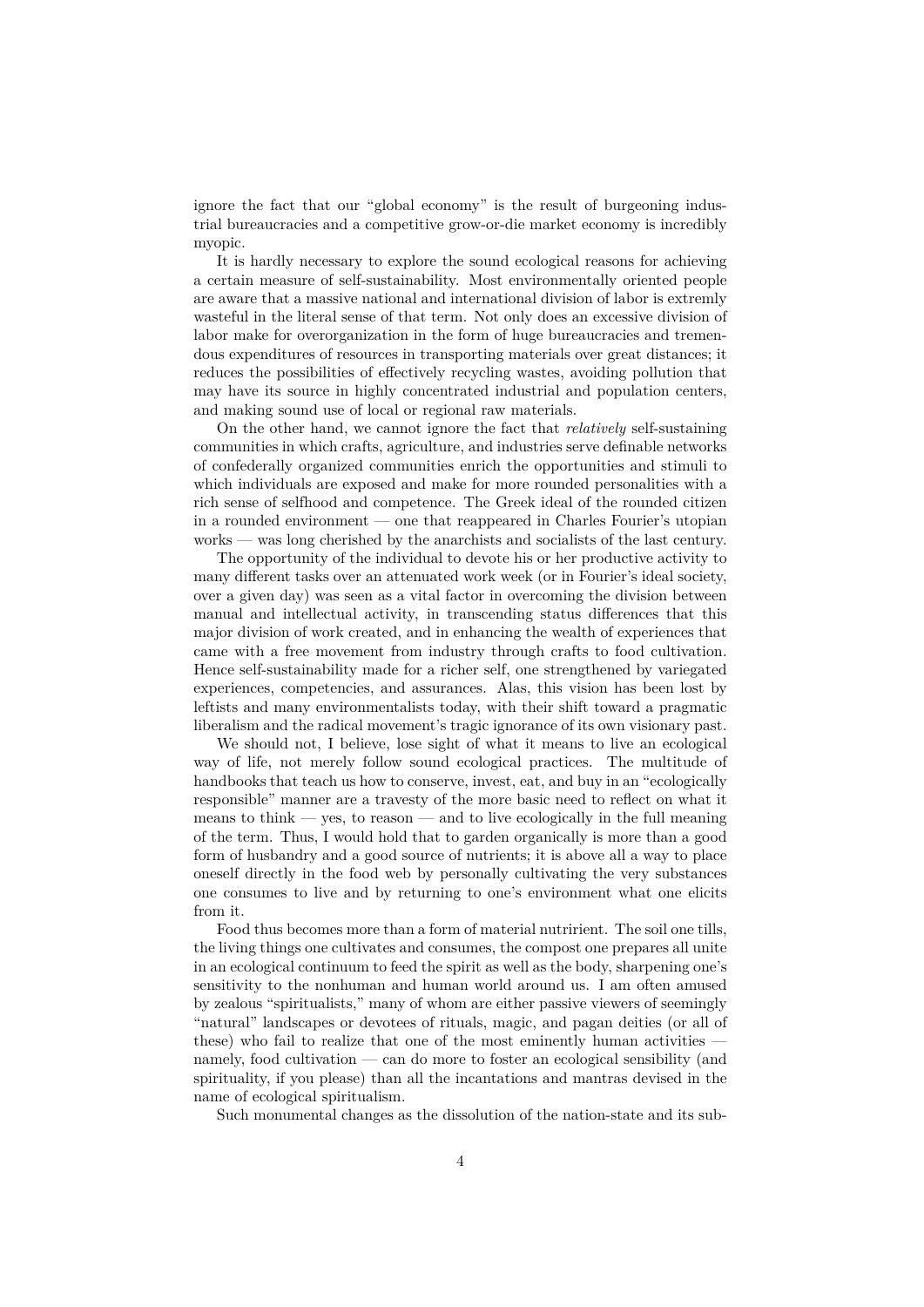stitution by a participatory democracy, then, do not occur in a psychological vacuum where the political structure alone is changed. I argued against Jeremy Brecher that in a society that was radically veering toward decentralistic, participatory democracy, guided by communitarian and ecological principles, it is only reasonable to suppose that people would not choose such an irresponsible social dispensation as would allow the waters of the Hudson to be so polluted. Decentralism, a face-to-face participatory democracy, and a localist emphasis on community values should be viewed as all of one piece — they most assuredly have been so in the vision I have been advocating for more than thirty years. This "one piece" involves not only a new politics but a new political culture that embraces new ways of thinking and feeling, and new human interrelationships, including the ways we experience the natural world. Words like"politics" and "citizenship" would be redefined by the rich meanings they acquired in the past, and enlarged for the present.

It is not very difficult to show — item by item — how the international division of labor can be greatly attenuated by using local and regional resources, implementing ecotechnologies, resealing human consumption along rational (indeed, healthful) lines, and emphasizing quality production that provides lasting (instead of throwaway) means of life. It is unfortunate that the very considerable inventory of these possibilities, which I partly assembled and evaluated in my 1965 essay "Toward a Liberatory Technology," suffers from the burden of having been written too long ago to be accessible to the present generation of ecologically oriented people. Indeed, in that essay I also argued for regional integration and the need to interlink resources among ecocommunities. For decentralized communities are inevitably interdependent upon one another.

#### <span id="page-4-0"></span>**Problems of Decentralism**

If many pragmatic people are blind to the importance of decentralism, many in the ecology movement tend to ignore very real problems with "localism" problems that are no less troubling than the problems raised by a globalism that fosters a total interlocking of economic and political life on a worldwide basis. Without such wholistic cultural and political changes as I have advocated, notions of decentralism that emphasize localist isolation and a degree of selfsufficiency may lead to cultural parochialism and chauvinism. Parochialism can lead to problems that are as serious as a "global" mentality that overlooks the uniqueness of cultures, the peculiarities of ecosystems and ecoregions, and the need for a humanly scaled community life that makes a participatory democracy possible. This is no minor issue today, in an ecology movement that tends to swing toward very well-meaning but rather naive extremes. I cannot repeat too emphatically that we must find a way of sharing the world with other humans and with nonhuman forms of life, a view that is often difficult to attain in overly "self-sufficient" communities.

Much as I respect the intentions of those who advocate local self-reliance and self-sustainabilty, these concepts can be highly misleading. I can certainly agree with David Morris of the Institute for Local Self-Reliance, for example, that if a community can produce the things it needs, it should probably do so. But self-sustaining communities cannot produce all the things they need — unless it involves a return to a back-breaking way of village life that historically often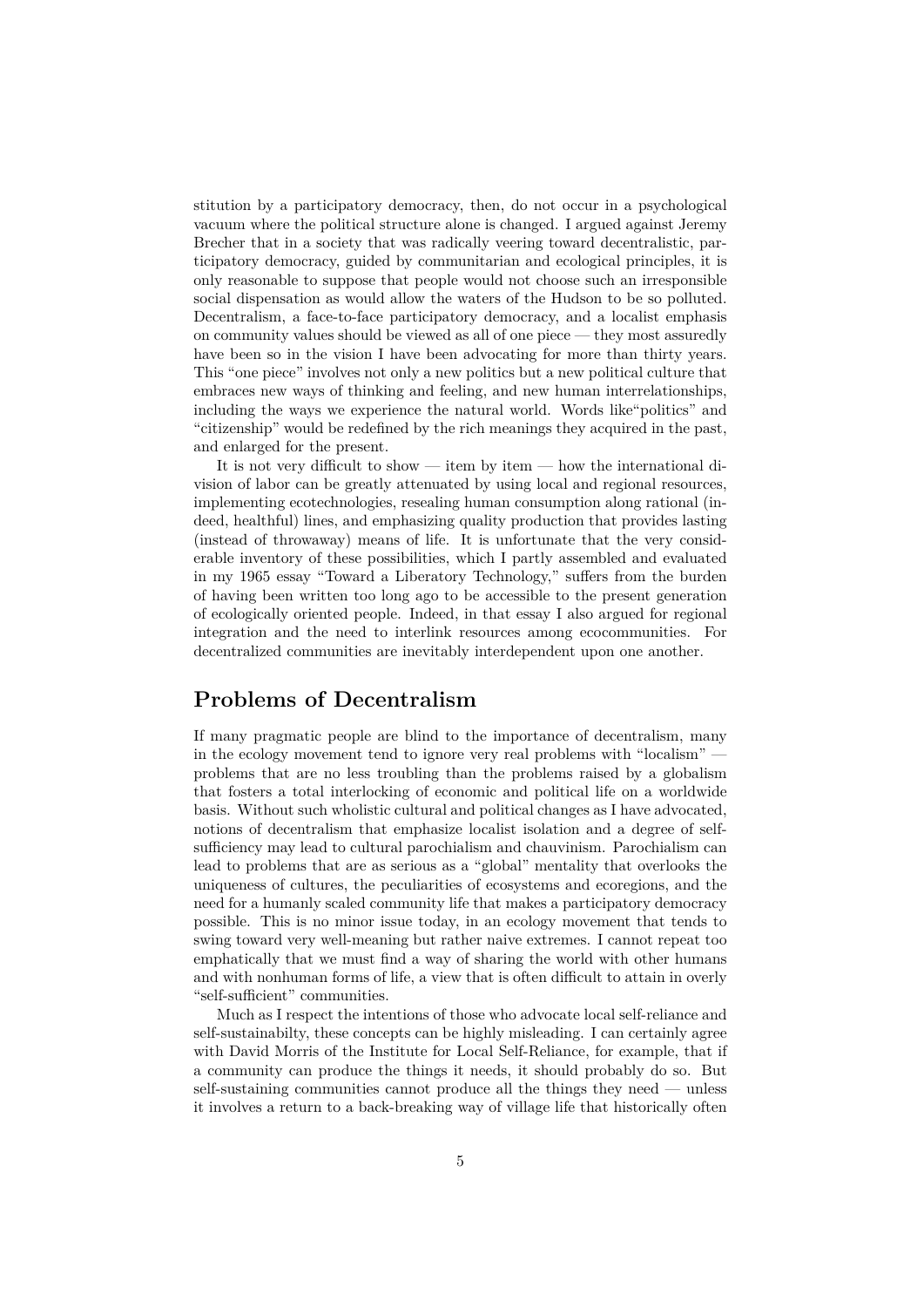prematurely aged its men and women with hard work and allowed them very little time for political life beyond the immediate confines of the community itself.

I regret to say that there are people in the ecology movement who do, in fact, advocate a return to a highly labor-intensive economy, not to speak of Stone Age deities. Clearly, we must give the ideals of localism, decentralism, and self-sustainability greater and fuller meaning.

Today we can produce the basic means of life — and a good deal more in an ecological society that is focused on the production of high-quality useful goods. Yet still others in the ecology movement too often end up advocating a kind of "collective" capitalism, in which one community functions like a single entrepreneur, with a sense of proprietorship toward its resources. Such a system of cooperatives once again marks the beginnings of a market system of distribution, as cooperatives become entangled in the web of "bourgeois rights" — that is, in contracts and bookkeeping that focus on the exact amounts a community will receive in "exchange" for what it delivers to others. This deterioration occurred among some of the worker-controlled enterprises that functioned like capitalistic enterprises in Barcelona after the workers expropriated them in July 1936 — a practice that the anarcho-syndicalist CNT fought early in the Spanish Revolution.

It is a troubling fact that neither decentralization nor self-sufficiency in itself is necessarily democratic. Plato's ideal city in the Republic was indeed designed to be self-sufficient, but its self-sufficiency was meant to maintain a warrior as well as a philosophical elite. Indeed, its capacity to preserve its self-sufficiency depended upon its ability, like Sparta, to resist the seemingly "corruptive" influence of outside cultures (a characteristic, I may say, that still appears in many closed societies in the East). Similarly, decentralization in itself provides no assurance that we will have an ecological society. A decentralized society can easily co-exist with extremely rigid hierarchies. A striking example is European and Oriental feudalism, a social order in which princely, ducal, and baronial hierarchies were based on highly decentralized communities. With all due respect to Fritz Schumacher, small is not necessarily beautiful.

Nor does it follow that humanly scaled communities and "appropriate technologies" in themselves constitute guarantees against domineering societies. In fact, for centuries humanity lived in villages and small towns, often with tightly organized social ties and even communistic forms of property. But these provided the material basis for highly despotic imperial states. Considered on economic and property terms, they might earn a high place in the "no-growth" outlook of economists like Herman Daly, but they were the hard bricks that were used to build the most awesome Oriental despotisms in India and China. What these self-sufficient, decentralized communities feared almost as much as the armies that ravaged them were the imperial tax-gatherers that plundered them.

If we extol such communities because of the extent to which they were decentralized, self-sufficient, or small, or employed "appropriate technologies," we would be obliged to ignore the extent to which they were also culturally stagnant and easily dominated by exogenous elites. Their seemingly organic but tradition-bound division of labor may very well have formed the bases for highly oppressive and degrading caste systems in different parts of the world-caste systems that plague the social life of India to this very day.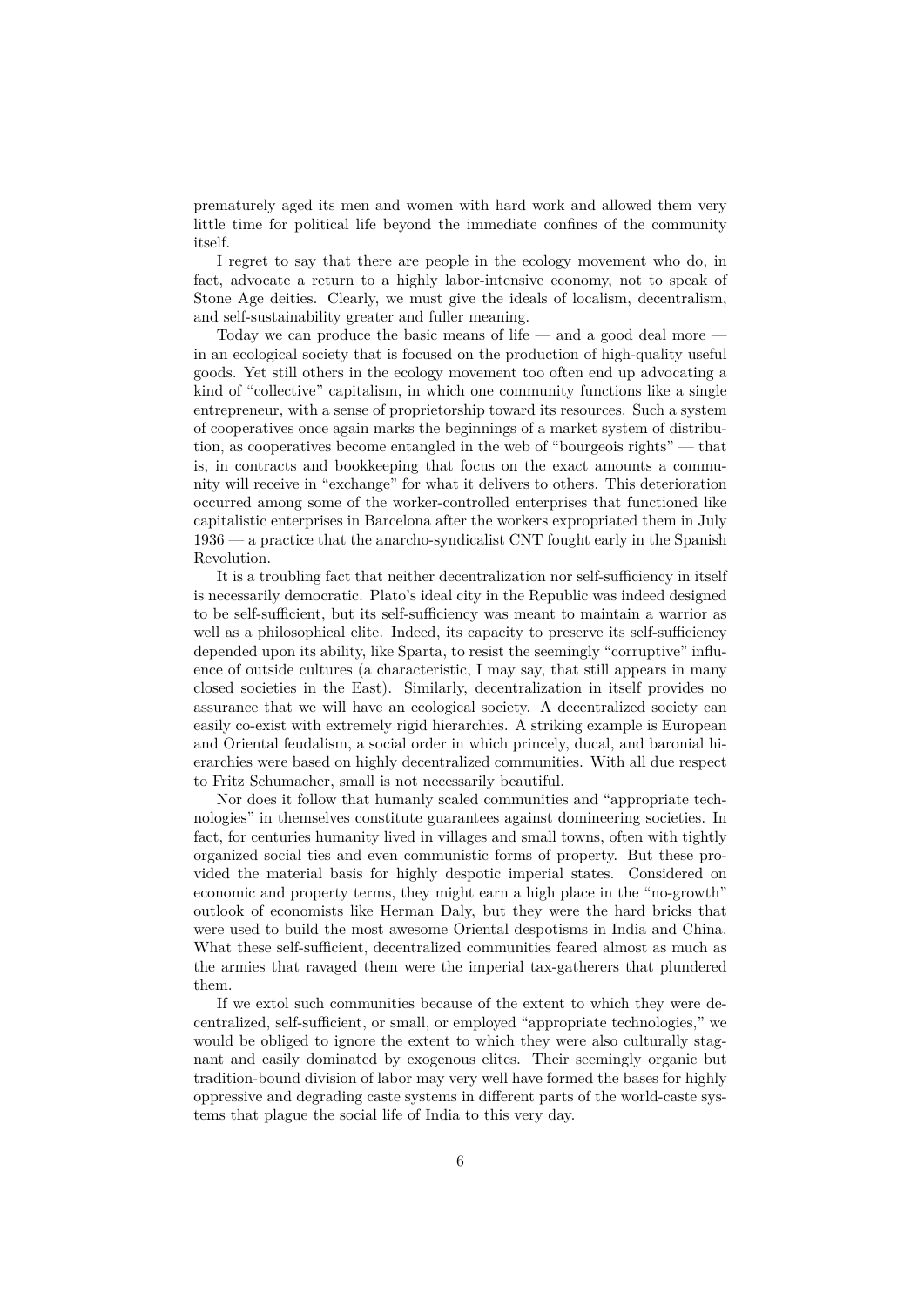At the risk of seeming contrary, I feel obliged to emphasize that decentralization, localism, self-sufficiency, and even confederation each taken singly — do not constitute a guarantee that we will achieve a rational ecological society. In fact, all of them have at one time or another supported parochial communities, oligarchies, and even despotic regimes. To be sure, without the institutional structures that cluster around our use of these terms and without taking them in combination with each other, we cannot hope to achieve a free ecologically oriented society.

#### <span id="page-6-0"></span>**Confederalism and Interdependence**

Decentralism and self-sustainability must involve a much broader principle of social organization than mere localism. Together with decentralization, approximations to self-sufficiency, humanly scaled communities, ecotechnologies, and the like, there is a compelling need for democratic and truly communitarian forms of interdependence — in short, for libertarian forms of confederalism.

I have detailed at length in many articles and books (particularly *The Rise of Urbanization and the Decline of Citizenship*) the history of confederal structures from ancient and medieval to modern confederations such as the *Comuneros* in Spain during the early sixteenth century through the Parisian sectional movement of 1793 and more recent attempts at confederation, particularly by the Anarchists in the Spanish Revolution of the 1930s. Today, what often leads to serious misunderstandings among decentralists is their failure in all too many cases to see the need for confederation — which at least tends to counteract the tendency of decentralized communities to drift toward exclusivity and parochialism. If we lack a clear understanding of what confederalism means — indeed, the fact that it forms a key principle and gives fuller meaning to decentralism — the agenda of a libertarian municipalism can easily become vacuous at best or be used for highly parochial ends at worst.

What, then, is confederalism? It is above all a network of administrative councils whose members or delegates are elected from popular face-to-face democratic assemblies, in the various villages, towns, and even neighborhoods of large cities. The members of these confederal councils are strictly mandated, recallable, and responsible to the assemblies that choose them for the purpose of coordinating and administering the policies formulated by the assemblies themselves. Their function is thus a purely administrative and practical one, not a policy making one like the function of representatives in republican systems of government.

A confederalist view involves a clear distinction between policymaking and the coordination and execution of adopted policies. Policymaking is exclusively the right of popular community assemblies based on the practices of participatory democracy. Administratiom and coordination are the responsibility of confederal councils, which become the means for interlinking villages, towns, neighborhoods, and cities into confederal networks. Power thus flows from the bottom up instead of from the top down, and in confederations, the flow of power from the bottom up diminishes with the scope of the federal council ranging territorially from localities to regions and from regions to ever-broader territorial areas.

A crucial element in giving reality to confederalism is the interdependence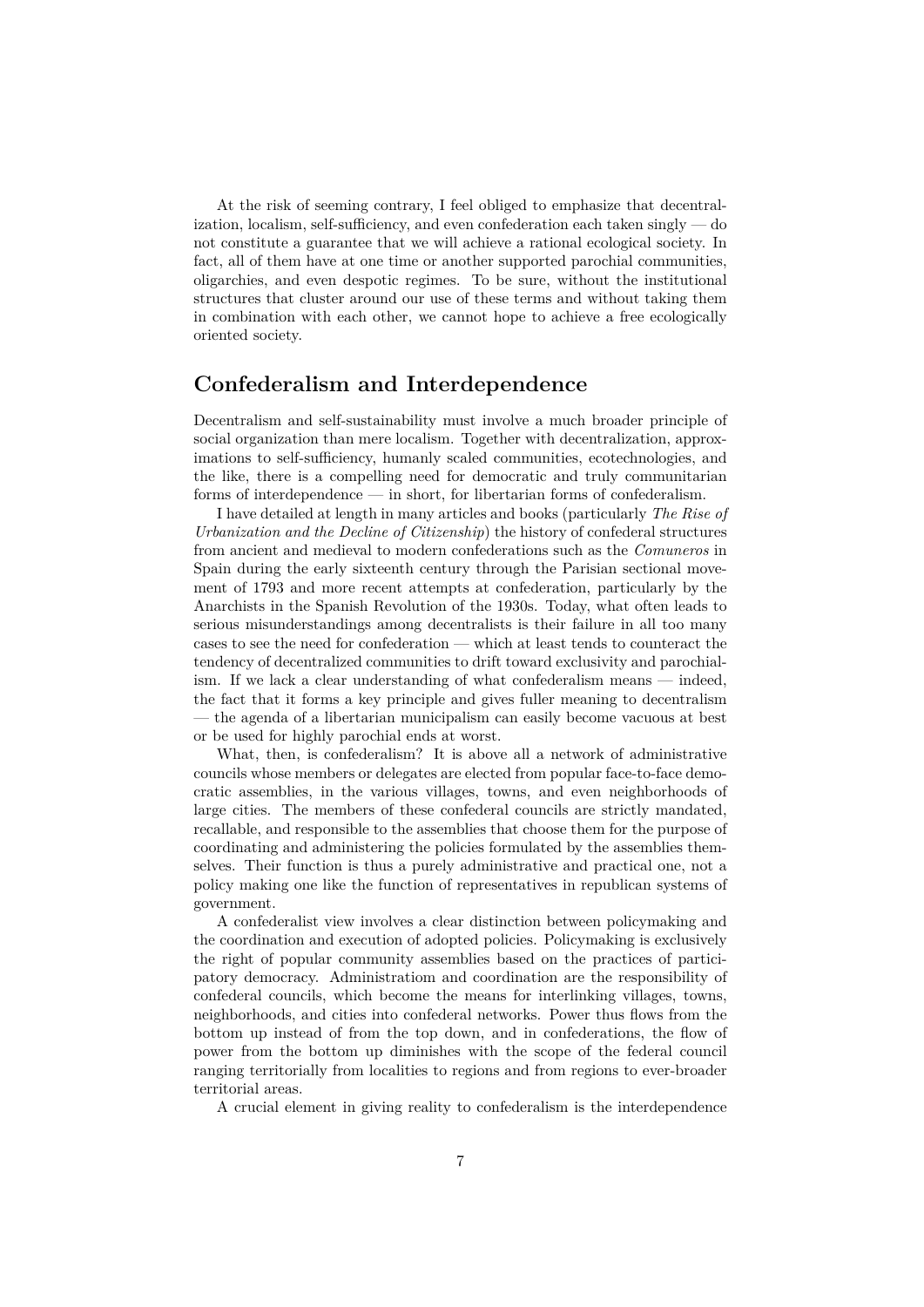of communities for an authentic mutualism based on shared resources, produce, and policymaking. If one community is not obliged to count on another or others generally to satisfy important material needs and realize common political goals in such a way that it is interlinked to a greater whole, exclusivity and parochialism are genuine possibilities. Only insofar as we recognize that confederation must be conceived as an extension of a form of participatory administration — by means of confederal networks — can decentralization and localism prevent the communities that compose larger bodies of association from parochially withdrawing into themselves at the expense of wider areas of human consociation.

Confederalism is thus a way of perpetuating the interdependence that should exist among communities and regions — indeed, it is a way of democratizing that interdependence without surrendering the principle of local control. While a reasonable measure of self-sufficiency is desirable for every locality and region, confederalism is a means for avoiding local parochialism on the one hand and an extravagant national and global division of labor on the other. In short, it is a way in which a community can retain its identity and roundedness while participating in a sharing way with the larger whole that makes up a balanced ecological society.

Confederalism as a principle of social organization reaches its fullest development when the economy itself is confederalized by placing local farms, factories, and other needed enterprises in local municipal hands — that is, when a community, however large or small, begins to manage its own economic resources in an interlinked network with other communities. To force a choice between either self-sufficiency on the one hand or a market system of exchange on the other is a simplistic and unnecessary dichotomy. I would like to think that a confederal ecological society would be a sharing one, one based on the pleasure that is felt in distributing among communities according to their needs, not one in which "cooperative" capitalistic communities mire themselves in the quid pro quo of exchange relationships.

Impossible? Unless we are to believe that nationalized property (which reinforces the political power of the centralized state with economic power) or a private market economy (whose law of "grow or die" threatens to undermine the ecological stability of the entire planet) is more workable, I fail to see what viable altemative we have to the confederated municipalization of the economy. At any rate, for once it will no longer be privileged state bureaucrats or grasping bourgeois entrepreneurs — or even "collective" capitalists in so-called workers-controlled enterprises — all with their special to promote who are faced with a community's problems, but citizens, irrespective of their occupations or workplaces. For once, it will be necessary to transcend the traditional special interests of work, workplace, status, and property relations, and create a general interest based on shared community problems.

Confederation is thus the ensemble of decentralization, localism, self-sufficiency, interdependence — and more. This more is the indispensable moral education and character building — what the Greeks called *paideia* — that makes for rational active citizenship in a participatory democracy, unlike the passive constituents and consumers that we have today. In the end, there is no substitute for a conscious reconstruction of our relationship to each other and the natural world.

To argue that the remaking of society and our relationship with the natural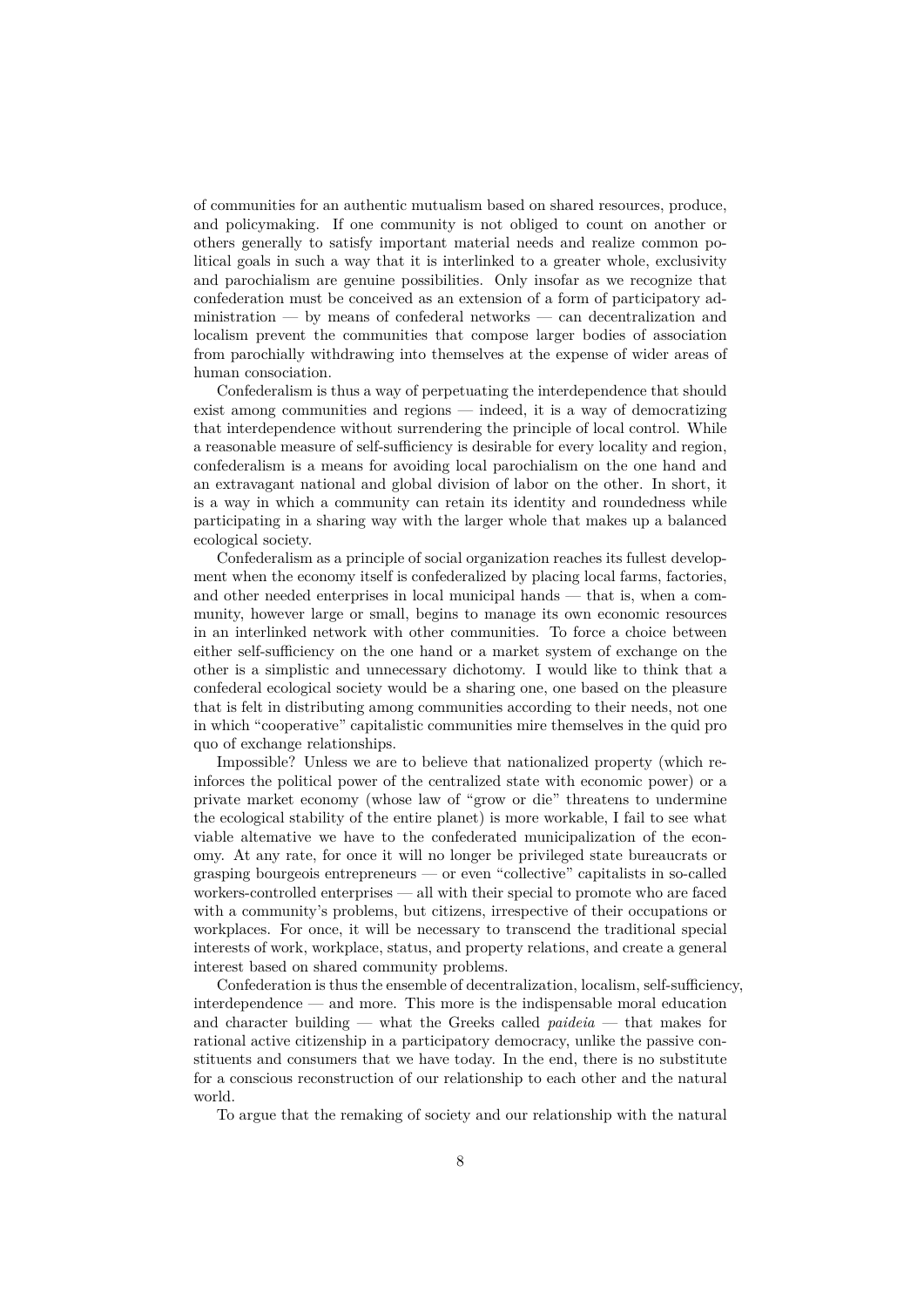world can be achieved only by decentralization or localism or self-sustainabilty leaves us with an incomplete collection of solutions. Whatever we omit among these presuppositions for a society based on confederated municipalities, to be sure, would leave a yawning hole in the entire social fabric we hope to create. That hole would grow and eventually destroy the fabric itself — just as a market economy, cojoined with "socialism," "anarchism," or whatever concept one has of the good society, would eventually dominate the society as a whole. Nor can we omit the distinction between policy making and administration, for once policy making slips from the hands of the people, it is devoured by its delegates, who quickly become bureaucrats.

Confederalism, in effect, must be conceived as a whole: a consciously formed body of interdependencies that unites participatory democracy in municipalities with a scrupulously supervised system of coordination. It involves the dialectical development of independence and dependence into a more richly articulated form of interdependence, just as the individual in a free society grows from dependence in childhood to independence in youth, only to sublate the two into a conscious form of interdependence between individuals and between the individual and society.

Confederalism is thus a fluid and ever-developing kind of social metabolism in which the identity of an ecological society is preserved through its differences and by virtue of its potential for ever-greater differentiation. Confederalism, in fact, does not mark a closure of social history (as the "end of history" ideologists of recent years would have us believe about liberal capitalism) but rather the point of departure for a new eco-social history marked by a participatory evolution within society and between society and the natural world.

### <span id="page-8-0"></span>**Confederation as Dual Power**

Above all, I have tried to show in my previous writings how confederation on a municipal basis has existed in sharp tension with the centralized state generally, and the nation-state of recent times. Confederalism, I have tried to emphasize, is not simply a unique societal, particularly civic or municipal, form of administration. It is a vibrant tradition in the affairs of humanity, one that has a centuries-long history behind it. Confederations for generations tried to countervail a nearly equally long historical tendency toward centralization and the creation of the nation-state.

If the two — confederalism and statism — are not seen as being in tension with each other, a tension in which the nation-state has used a variety of intermediaries like provincial governments in Canada and state governments in the United States to create the illusion of "local control," then the concept of confederation loses all meaning. Provincial autonomy in Canada and states' rights in the United States are no more confederal than "soviets" or councils were the medium for popular control that existed in tension with Stalin's totalitarian state. The Russian soviets were taken over by the Bolsheviks, who supplanted them with their party within a year or two of the October Revolution. To weaken the role of confederal municipalities as a countervailing power to the nation-state by opportunistically running "confederalist" candidates for state govemment — or, more nightmarishly, for governorship in seemingly democratic states (as some U.S. Greens have proposed) is to blur the importance of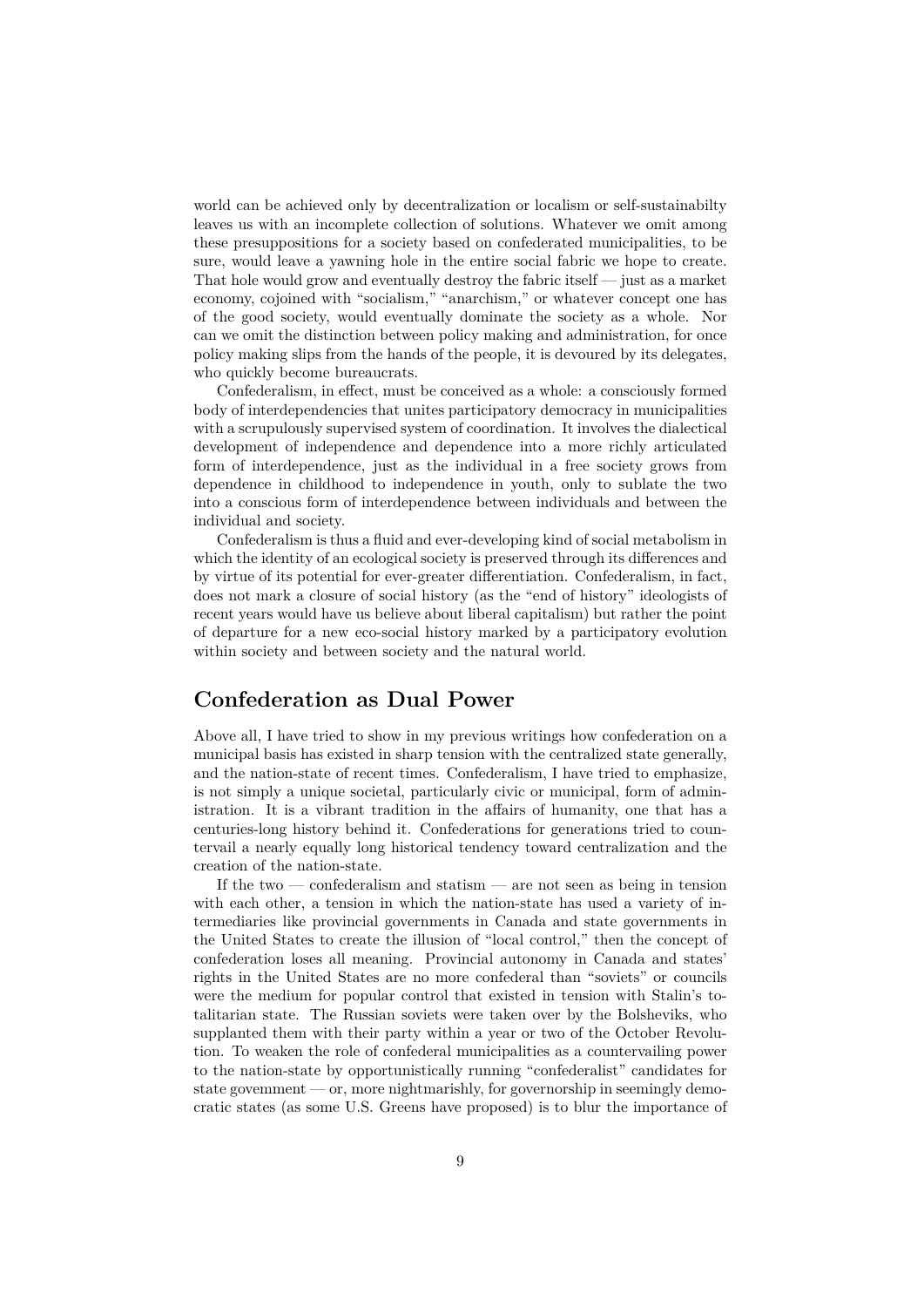the need for tension between confederations and nation-states — indeed, they obscure the fact that the two cannot co-exist over the long term.

In describing confederalism as a whole — as a structure for decentralization, participatory democracy, and localism — and as a potentiality for an evergreater differentiation along new lines of development, I would like to emphasize that this same concept of wholeness that applies to the interdependencies between municipalities also applies to the muncipality itself. The municipality, as I pointed out in earlier writings, is the most immediate political arena of the individual, the world that is literally a doorstep beyond the privacy of the family and the intimacy of personal friendships. In that primary political arena, where politics should be conceived in the Hellenic sense of literally managing the polls or community, the individual can be transformed from a mere person into an active citizen, from a private being into a public being. Given this crucial arena that literally renders the citizen a functional being who can participate directly in the future of society, we are dealing with a level of human interaction that is more basic (apart from the family itself) than any level that is expressed in representative forms of governance, where collective power is literally transmuted into power embodied by one or a few individuals. The municipality is thus the most authentic arena of public life, however much it may have been distorted over the course of history.

By contrast, delegated or authoritarian levels of "politics" presuppose the abdication of municipal and citizen power to one degree or another. The municipality must always be understood as this truly authentic public world. To compare even executive positions like a mayor with a govemor in representative realms of power is to grossly misunderstand the basic political nature of civic life itself, all its malformations notwithstanding. Thus, for Greens to contend in a purely formal and analytical manner — as modern logic instructs that terms like "executive" make the two positions interchangeable is to totally remove the notion of executive power from its context, to reify it, to make it into a mere lifeless category because of the extemal trappings we attach to the word. If the city is to be seen as a whole, and its potentialities for creating a participatory democracy are to be fully recognized, so provincial governments and state governments in Canada and the United States must be seen as clearly established small republics organized entirely around representation at best and oligarchical rule at worst. They provide the channels of expression for the nation-state and constitute obstacles to the development of a genuine public realm.

To run a Green for a mayor on a libertarian municipalist program, in short, is qualitatively different from running a provincial or state governor on a presumably libertarian muncipalist program. It amounts to decontextualizing the institutions that exist in a municipality, in a province or state, and in the nationstate itself, thereby placing all three of these executive positions under a purely formal rubric. One might with equal imprecision say that because human beings and dinosaurs both have spinal cords, that they belong to the same species or even to the same genus. In each such case, an institution — be it a mayoral, councillor, or selectperson — must be seen in a municipal context as a whole, just as a president, prime minister, congressperson, or member of parliament, in turn, must be seen in the state context as a whole. From this standpoint, for Greens to run mayors is fundamentally different from running provincial and state offices. One can go into endless detailed reasons why the powers of a mayor are far more controlled and under closer public purview than those of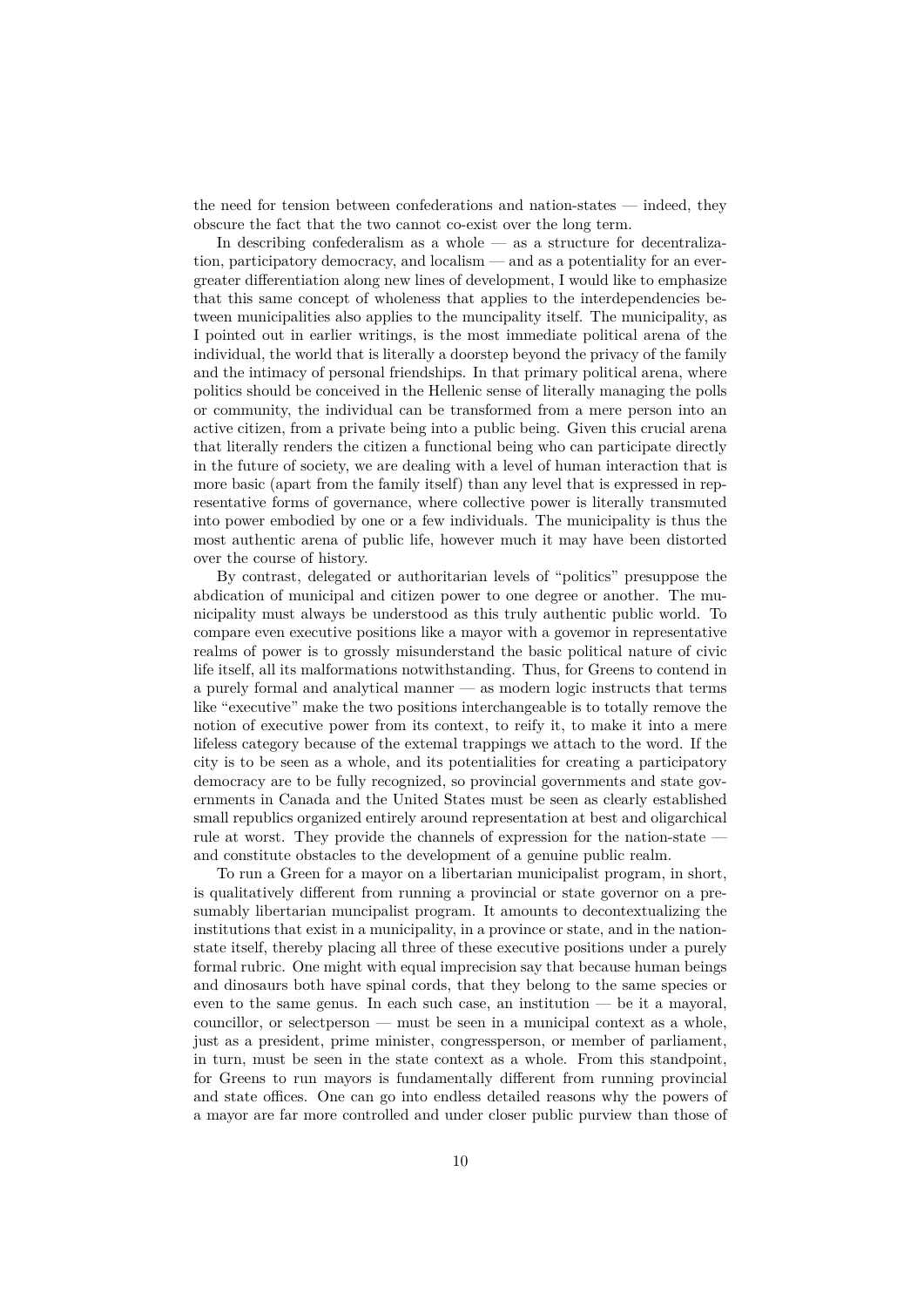state and provincial office-holders.

At the risk of repetition, let me say that to ignore this fact is to simply abandon any sense of contextuality and the environment in which issues like policy, administration, participation, and representation must be placed. Simply, a city hall in a town or city is not a capital in a province, state, or nation-state.

Unquestionably, there are now cities that are so large that they verge on being quasi-republics in their own right. One thinks for example of such megalopolitan areas as New York City and Los Angeles. In such cases, the minimal program of a Green movement can demand that confederations be established within the urban area — namely, among neighborhoods or definable districts not only among the urban areas themselves. In a very real sense, these highly populated, sprawling, and oversized entities must ultimately be broken down institutionally into authentic muncipalities that are scaled to human dimensions and that lend themselves to participatory democracy. These entities are not yet fully formed state powers, either institutionally or in reality, such as we find even in sparsely populated American states. The mayor is not yet a governor, with the enormous coercive powers that a govemor has, nor is the city council a parliament or statehouse that can literally legislate the death penalty into existence, such as is occurring in the United States today.

In cities that are transforming themselves into quasi-states, there is still a good deal of leeway in which politics can be conducted along libertarian lines. Already, the executive branches of these urban entities constitute a highly precarious ground — burdened by enormous bureaucracies, police powers, tax powers, and juridical systems that raise serious problems for a libertarian municipal approach. We must always ask ourselves in all frankness what form the concrete situation takes. Where city councils and mayoral offices in large cities provide an arena for battling the concentration of power in an increasingly s trong state or provincial executive, and even worse, in regional jurisdictions that may cut across many such cities (Los Angeles is a notable example), to run candidates for the city council may be the only recourse we have, in fact, for arresting the development of increasingly authoritarian state institutions and helping to restore an institutionally decentralized democracy.

It will no doubt take a long time to physically decentralize an urban entity such as New York City into authentic municipalities and ultimately communes. Such an effort is part of the maximum program of a Green movement. But there is no reason why an urban entity of such a huge magnitude cannot be slowly decentralized institutionally. The distinction between physical decentralization and institutional decentralization must always be kept in mind. Time and again excellent proposals have been advanced by radicals and even city planners to localize democracy in such huge urban entities and literally give greater power to the people, only to be cynically shot down by centralists who invoke physical impediments to such an endeavor.

It confuses the arguments of advocates for decentralization to make institutional decentralization congruent with the physical breakup of such a large entity. There is a certain treachery on the part of centralists in making these two very distinct lines of development identical or entangling them with each other. Libertarian municipalists must always keep the distinction between institutional and physical decentralization clearly in mind, and recognize that the former is entirely achievable even while the latter may take years to attain.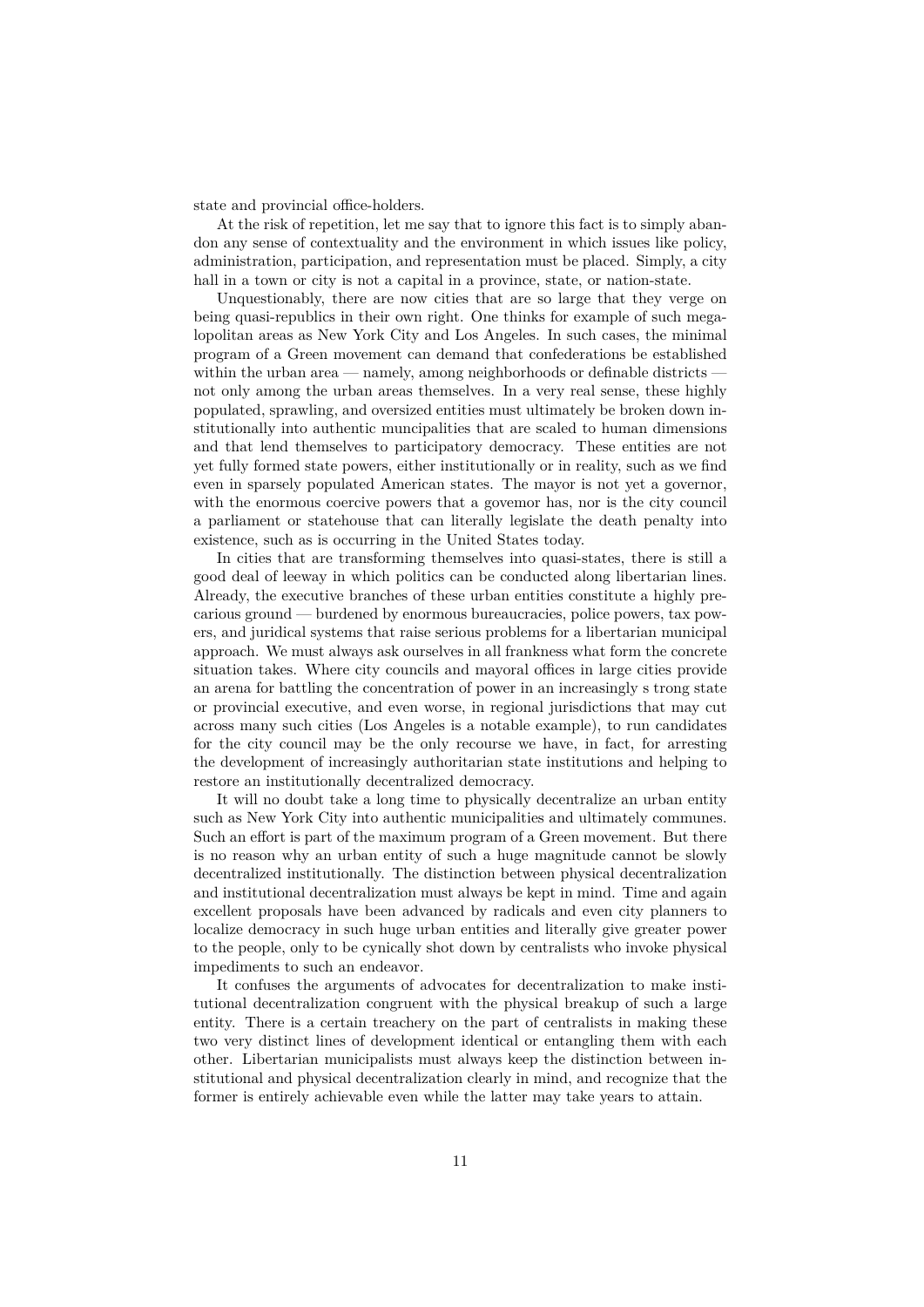November 3, 1990